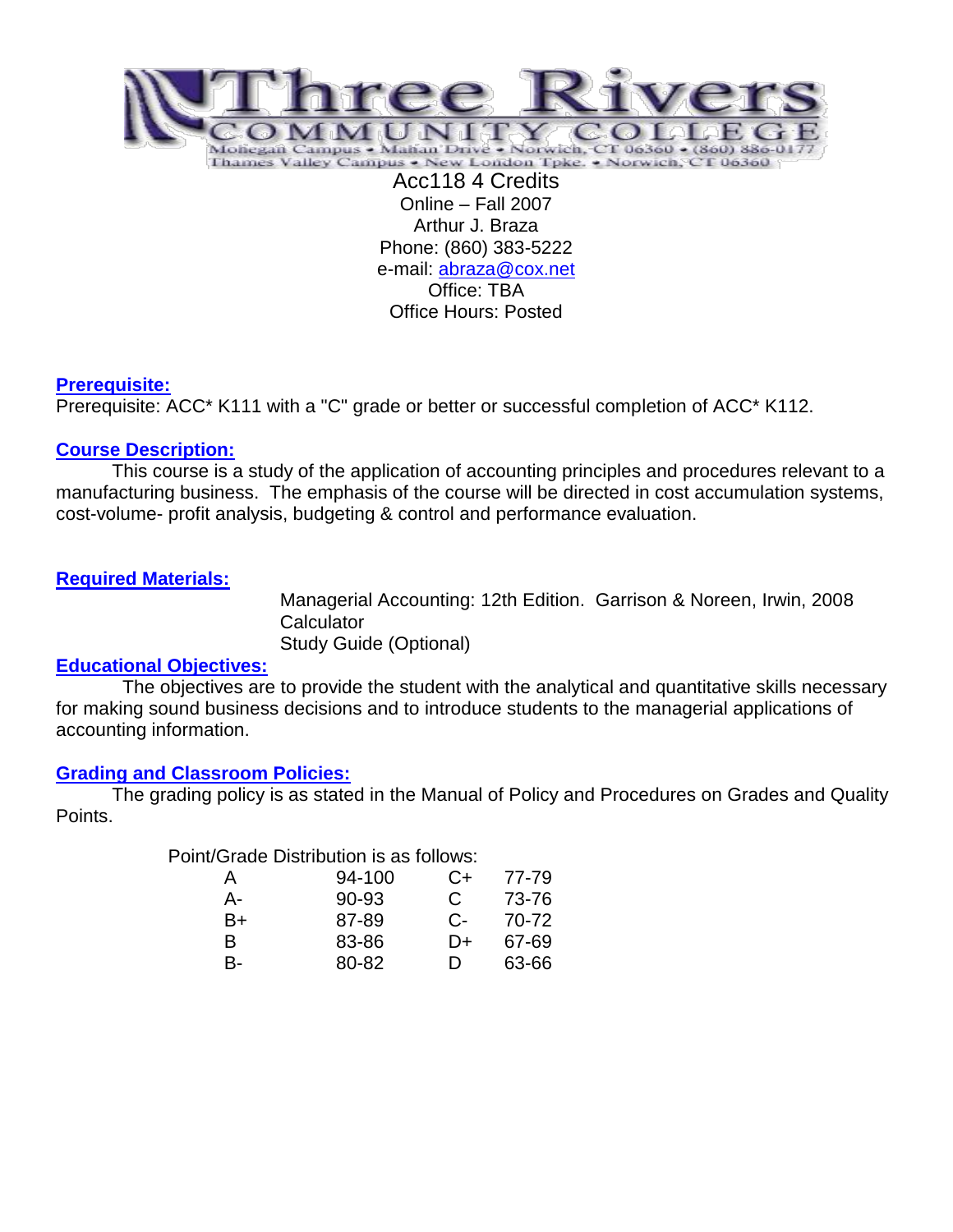### **Grading and Classroom Policies:**

There are three semester exams and a *MANDATORY* final exam. If a semester exam is missed it is a zero. The final exam is *MANDATORY* and cannot be missed nor dropped. I will drop the lowest semester exam grade but not the final exam.

#### **Attendance Policy:**

*Participation in chat rooms is optional. I provide the chat sessions to allow you to ask questions in real time. You may always email your questions to [abraza@cox.net](mailto:abraza@cox.net)*

#### **Withdrawal Policy:**

A student who finds it necessary to discontinue a course must complete a "Withdrawal Request Form" in the Registrar's office. Students who do not withdraw, but stop attending will be assigned an "F" signifying a failing grade. Eligibility for a refund of tuition is based upon the date of withdrawal when received by the Registrar.

#### **Disabilities Statement:**

If you are a student with a disability and believe you need accommodations for this class, it is your responsibility to contact the Disabilities Counseling Services at 383-5240. To avoid any delay in the receipt of accommodations, you should contact the counselor as soon as possible. Please note that I cannot provide accommodations based upon disability until I have received an accommodation letter from the Disabilities Counselor.

### **Academic Integrity:**

Any student who cheats on an exam will receive a grade of ZERO for the exam. Any subsequent cheating will result in a ZERO for the course and possible suspension from the College.

## **Course Content:**

| Chapter 1  | Managerial Accounting and the Business Environment |
|------------|----------------------------------------------------|
| Chapter 2  | Cost Terms, Concepts, and Classifications          |
| Chapter 3  | <b>Systems Design: Job-Order Costing</b>           |
| Chapter 5  | Cost Behavior: Analysis and Use                    |
| Chapter 6  | Cost-Volume-Profit Relationships                   |
| Chapter 7  | Variable Costing: A Tool for Management            |
| Chapter 9  | <b>Profit Planning</b>                             |
| Chapter 10 | <b>Standard Costs and the Balanced Scorecard</b>   |
| Chapter 13 | <b>Relevant Costs for Decision Making</b>          |